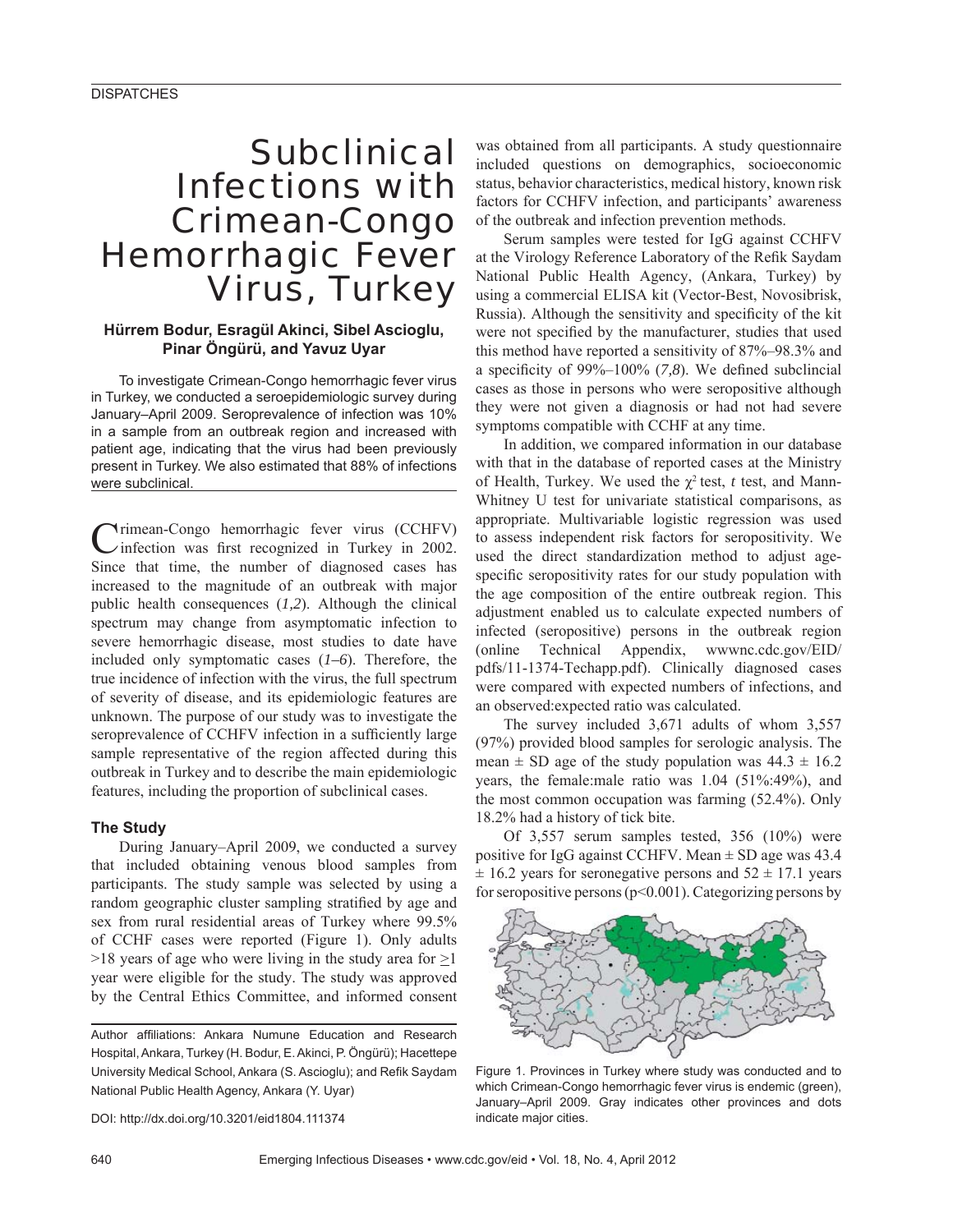age in 10-year intervals showed that seropositivity increased with age (p<0.001) (Figure 2). Univariate analysis showed that seropositive persons had less education  $(p<0.001)$ , were more likely to be involved in farming,  $(p<0.001)$ , and had a higher frequency of tick bites  $(p<0.001)$  than seronegative persons (Table 1). Animal husbandry as an occupation and a history of hunting were not more frequent among seropositive persons than among seronegative persons. A high proportion of seropositive persons (73.8%) and seronegative persons (71.3%), claimed that they had sufficient information about the infection and how to protect themselves ( $p = 0.329$ ). Multivariable analysis results showed that an age >60 years, less schooling, farming as an occupation, and a history of tick bites were independent risk factors for seropositivity (Table 2).

None of the study population had been given a diagnosis of CCHF or had been hospitalized for an acute febrile illness or severe bleeding compatible with CCHF. During 2002–2009, a total of 1,806 adults were given a diagnosis of CCHF in the outbreak region where we conducted our study (Ministry of Health, Turkey). Direct standardization of age-specific seroprevalence rates for the study population with ages of persons in the entire region showed that 15,156 infections would be expected during 2002–2008 (observed:expected ratio 0.12; 95% CI 0.114– 0.125). This finding shows that only  $12\%$  of the infections were diagnosed and 88% were subclinical.

#### **Conclusions**

We found that the seroprevalence of CCHF in the study region was 10%. Hoogstraal et al. reported that



Figure 2. Distribution of Crimean-Congo hemorrhagic fever virus (CCHFV)–positive persons, by age group, Turkey, January–April 2009. p<0.001, by trend test.

the expected seroprevalence of CCHF was  $\approx 10\%$  during epidemics (*9*). In a small survey in Turkey, IgG against CCHFV was detected in 12.8% of the population in highrisk areas (*10*). Our study showed that the distribution of seropositivity increased with age (Figure 2). This finding was unexpected and showed that CCHF was present in the region long before it was recognized. However, we could not assess whether incidence or severity were amplified in recent years, which led to its detection in 2002. Seroprevalence surveys with representative samples at regular intervals may be the only way for determining if incidence of infection has increased.

Another useful result from this study was the ability to predict that ≈90% of CCHFV infections were subclinical

| Table 1. Characteristics of study population tested for CCHFV, Turkey, January-April 2009* |                           |                         |         |
|--------------------------------------------------------------------------------------------|---------------------------|-------------------------|---------|
| Characteristic                                                                             | Seronegative, $n = 3,201$ | Seropositive, $n = 356$ | p value |
| Sex                                                                                        |                           |                         |         |
| F                                                                                          | 1,634(51.0)               | 168 (47.2)              | 0.167   |
| M                                                                                          | 1,567(49.0)               | 188 (52.8)              |         |
| Age, y, mean $\pm$ SD                                                                      | $43.38 \pm 15.81$         | $51.97 \pm 17.14$       | < 0.001 |
| $18 - 29$                                                                                  | 765 (23.9)                | 46 (12.9)               | < 0.001 |
| $30 - 39$                                                                                  | 721 (22.5)                | 55 (15.4)               |         |
| $40 - 49$                                                                                  | 616 (19.2)                | 55 (15.4)               |         |
| $50 - 59$                                                                                  | 511 (16.0)                | 57 (16.0)               |         |
| 60-69                                                                                      | 352 (11.0)                | 72 (20.2)               |         |
| >70                                                                                        | 236(7.4)                  | 71 (19.9)               |         |
| Education                                                                                  |                           |                         |         |
| None                                                                                       | 607 (19.0)                | 105 (29.7)              | < 0.001 |
| Elementary school                                                                          | 1,873 (58.8)              | 214 (60.6)              |         |
| High school or university                                                                  | 707 (22.2)                | 34(9.6)                 |         |
| Occupation                                                                                 |                           |                         |         |
| Unemployed                                                                                 | 618 (19.5)                | 66 (18.9)               | < 0.001 |
| Farming                                                                                    | 1,186(37.5)               | 174 (49.9)              |         |
| Animal husbandry                                                                           | 553 (17.5)                | 58 (16.6)               |         |
| Other <sup>+</sup>                                                                         | 809 (25.5)                | 51(14.6)                |         |
| Persons living in same residence, mean $\pm$ SD                                            | $5.01 \pm 2.54$           | $5.28 \pm 2.97$         | 0.177   |
| History of hunting                                                                         | 548 (17.6)                | 54 (15.5)               | 0.325   |
| History of tick bite                                                                       | 540 (17.0)                | 105 (29.7)              | < 0.001 |
| Sufficiently informed about CCHFV                                                          | 2,269(71.3)               | 261 (73.7)              | 0.329   |

\*Values are no. (%) unless otherwise indicated. CCHFV, Crimean-Congo hemorrhagic fever virus.

†Retired, civil servant, factory, worker, or housewife.